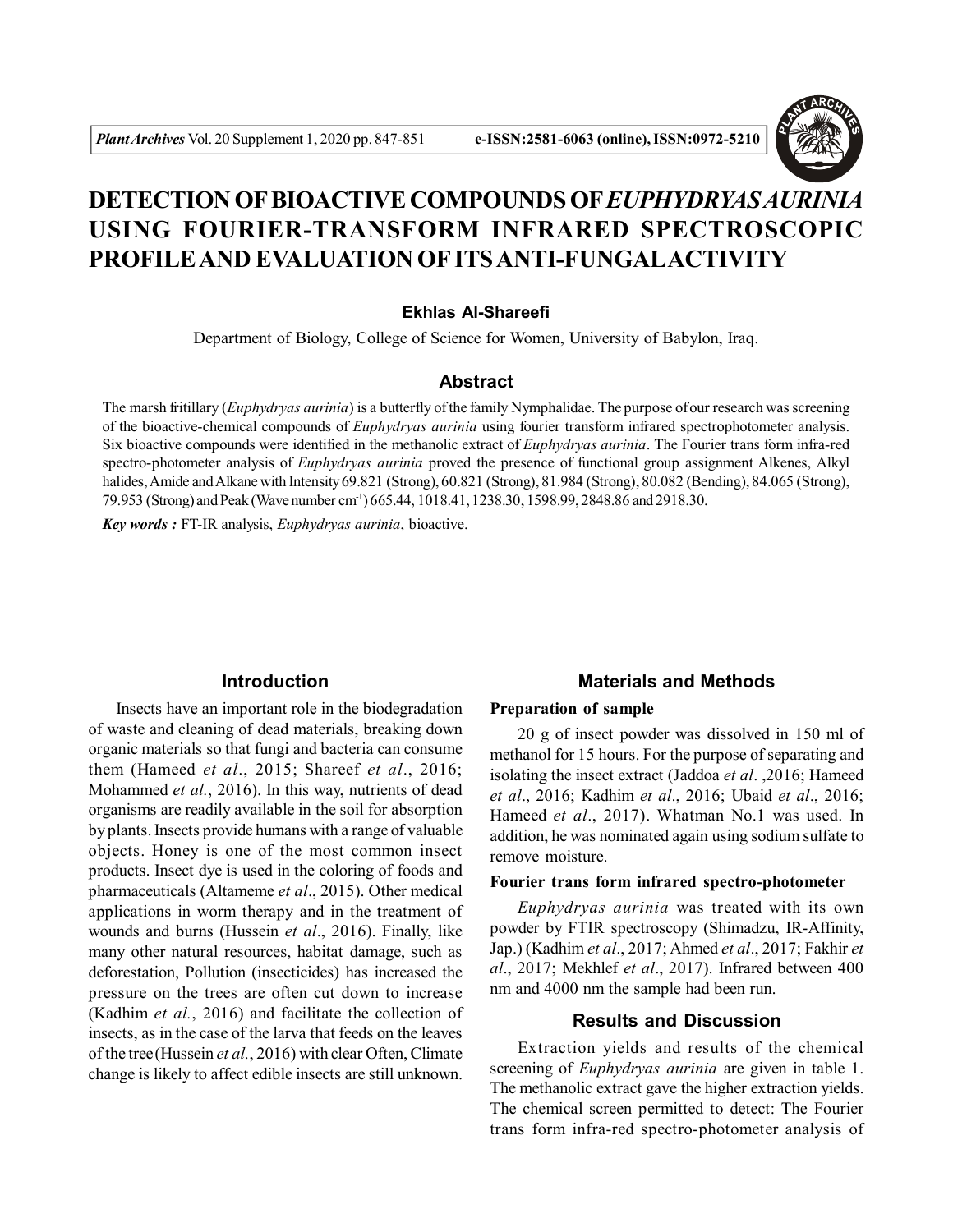#### 848 Ekhlas Al-Shareefi



**Fig. 1 :**Fluconazol, Amphotericin B and Metabolite products as antifungal activity against *Aspergillus flavus*.



**Fig. 2 :**Fluconazol, Amphotericin B and Metabolite products as antifungal activity against *Penicillium expansum*.



**Fig. 3 :**Fluconazol, Amphotericin B and Metabolite products as antifungal activity against *Aspergillus terreus*.

*Euphydryas aurinia* found functional group assignment Alkenes, Alkyl halides, Amide and Alkane with Intensity 69.821 (Strong), 60.821 (Strong), 81.984 (Strong), 80.082 (Bending), 84.065 (Strong), 79.953 (Strong) and Peak (Wave number cm-1) 665.44, 1018.41, 1238.30, 1598.99, 2848.86 and 2918.30.

The larval stage lasts for about 7-8 months and







**Fig. 5 :**Fluconazol, Amphotericin B and Metabolite products as antifungal activity against *Saccharomyces cerevisiae*.



**Fig. 6 :**Fluconazol, Amphotericin B and Metabolite products as antifungal activity against *Candida albicans*.

hibernation occurs during winter. These larvae depend on the plant *Succisa pratensis*, for feeding as well as for hibernation (Kadhim *et al*., 2016), so that the silk nets are on the plant and thus enter the larvae in the case of known hibernation. Because the female butterflies can lay their eggs in batches on the plant, around the ovary site the females are selective. A little while ago, the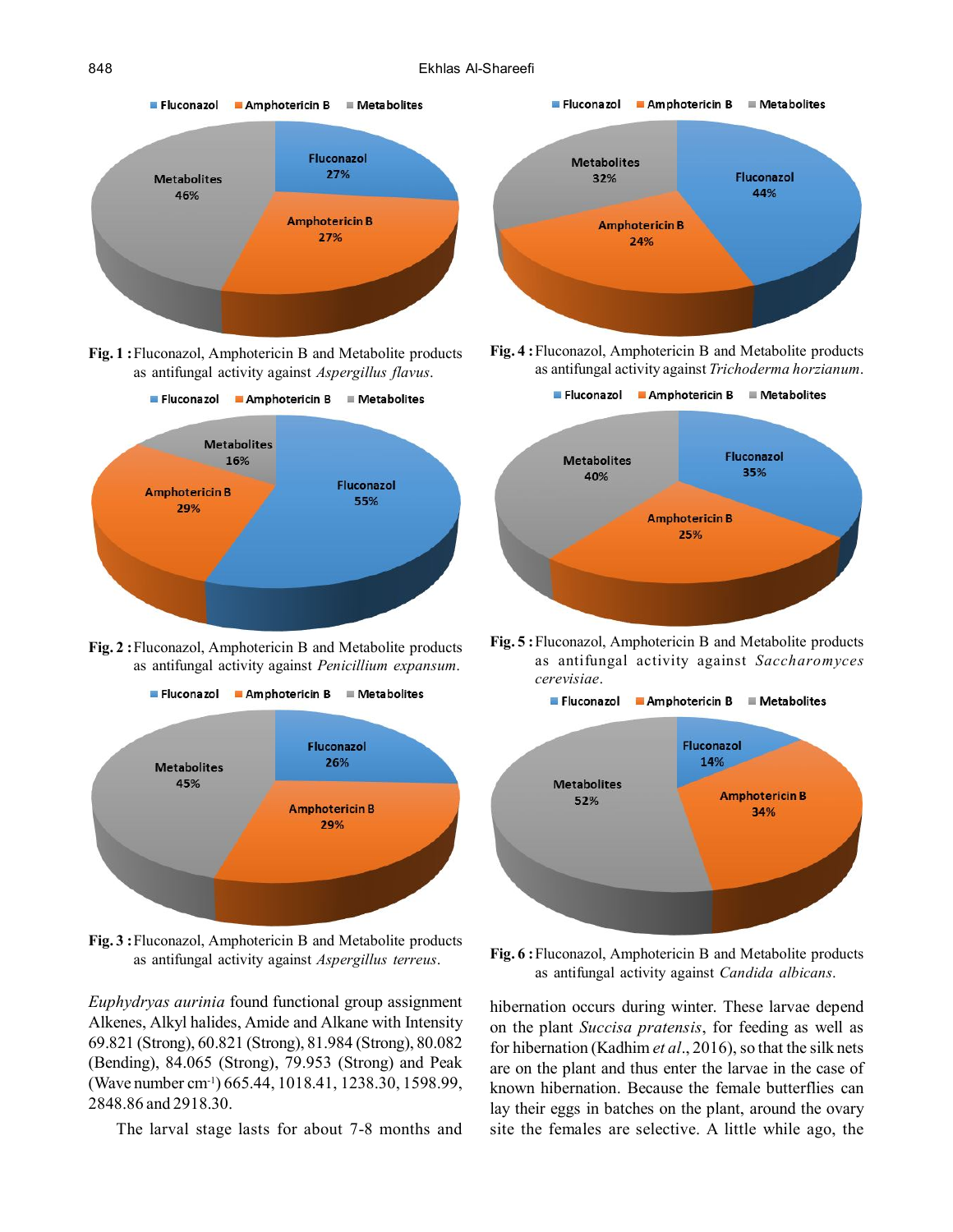

**Fig. 7.** FT-IR profile solid analysis of *E. aurinia*.

**Table 1 :** Peak values *Euphydryas aurinia* using FT-IR.

| No.              | Peak-wave<br>number $cm-1$ | <b>Intensity</b> | Corr.<br>Intensity | Type-<br><b>Intensity</b> | <b>Bond</b> | Type-<br><b>Vibration</b> | <b>Functional group</b><br>assignment | Group-<br>frequency |
|------------------|----------------------------|------------------|--------------------|---------------------------|-------------|---------------------------|---------------------------------------|---------------------|
| 1.               | 665.44                     | 69.821           | 1.206              | Strong                    | $=C-H$      | Bending                   | Alkenes                               | 650-1000            |
| $\overline{2}$ . | 1017.41                    | 60.821           | .180               | Strong                    | $C - F$     | Stretch                   | Alkyl-halides                         | 1000-1400           |
| 3.               | 1237.30                    | 81.984           | 2.768              | Strong                    | $C - F$     | Stretch                   | Alkyl-halides                         | 1000-1400           |
| 4.               | 1598.99                    | 80.082           | 1.083              | Bending                   | $N-H$       | Stretch                   | Amide                                 | 1550-1640           |
| 5.               | 2848.86                    | 84.065           | 6.519              | Strong                    | $C - H$     | Stretch                   | Alkane                                | 2850-3000           |
| 6.               | 2918.30                    | 79.953           | 8.975              | Strong                    | $C-H$       | Stretch                   | Alkane                                | 2850-3000           |

population of Irenia. This is the main reason behind so many plants (Ubaid *et al*., 2016; Hussein *et al*., 2016; Hussein *et al*., 2016; Ubaid *et al*., 2016; Hussein *et al*., 2017; Hadi *et al*., 2017). This species lives in swampy, grassy and pasture areas. *E. aurinia* can live in two types of areas: wet herbal areas acidic and dry herbal and plants that grow in soil containing lemon.

# **Conclusion**

Six bioactive compounds were identified in the methanolic extract of *Euphydryas aurinia*. The Fourier transform infrared spectrophotometer analysis of *Euphydryas aurinia* proved the presence of functional group assignment Alkenes, Alkyl halides, Amide and Alkane with intensity 69.821 (Strong), 60.821 (Strong), 81.984 (Strong), 80.082 (Bending), 84.065 (Strong), 79.953 (Strong) and Peak (Wave number  $cm<sup>-1</sup>$ ) 665.44, 1018.41, 1238.30, 1598.99, 2848.86 and 2918.30.

# **References**

Al-Jassaci, M. J., G. J. Mohammed and I. H. Hameed (2016). Secondary Metabolites Analysis of Saccharomyces cerievisiae and Evaluation of Antibacterial Activity. *International Journal of Pharmaceutical and Clinical*

#### *Research*, **8(5)**: 304-315.

- Altaee, N., M. J. Kadhim and I. H. Hameed (2016). Detection of volatile compounds produced by pseudomonas aeruginosa isolated from UTI patients by gas chromatography-mass spectrometry. *International Journal of Toxicological and Pharmacological Research*, **8(6)** : 462-470.
- Altameme, H. J., I. H. Hameed and N. A. Abu-Serag (2015). Analysis of bioactive phytochemical compounds of two medicinal plants, *Equisetum arvense* and *Alchemila valgaris* seed using gas chromatography-mass spectrometry and fourier-transform infrared spectroscopy. *Malays. Appl. Biol*., **44(4)**: 47–58.
- Dhahir, B. M., I. H. Hameed and A. R. Jaber (2017). Prospective and Retrospective Study of Fractures According to Trauma Mechanism and Type of Bone Fracture. *Research Journal of Pharmacy and Technology*, **10(10)**:1827-1835.
- Hadi, M. Y., I. H. Hameed and I. A. Ibraheam (2017). *Ceratonia siliqua* : Characterization, Pharmaceutical Products and Analysis of Bioactive Compounds: A Review. *Research Journal of Pharmacy and Technology*, **10(10)**: 3585-3589.
- Hadi, M. Y., I. H. Hameed and I. A. Ibraheam (2017). *Mentha pulegium* : Medicinal uses, Anti-Hepatic, Antibacterial, Antioxidant effect and Analysis of Bioactive Natural Compounds: A Review. *Research Journal of Pharmacy*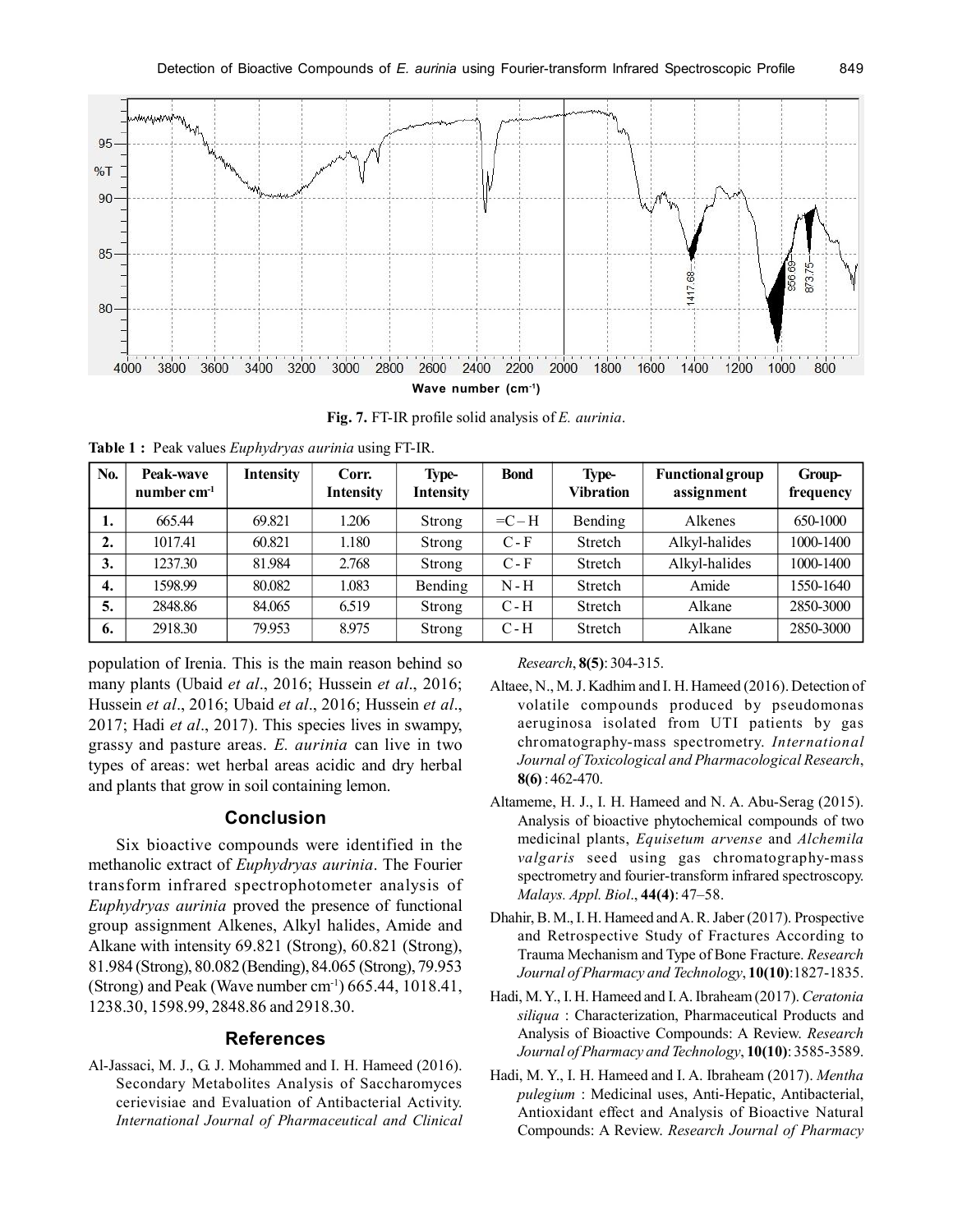*and Technology*, **10(10)**: 3580-3584.

- Hadi, M. Y., G. J. Mohammed and I. H. Hameed (2016). Analysis of bioactive chemical compounds of *Nigella sativa* using gas chromatography-mass spectrometry. *Journal of Pharmacognosy and Phytotherapy*, **8(2)**: 8-24.
- Hameed, I. H., H. J. Altameme and S. A. Idan (2016). *Artemisia annua* : Biochemical products analysis of methanolic aerial parts extract and anti-microbial capacity. *Research Journal of Pharmaceutical, Biological and Chemical Sciences*, **7(2)** : 1843- 1868
- Hameed, I. H., I. A. Ibraheam and H. J. Kadhim (2015). Gas chromatography mass spectrum and fourier-transform infrared spectroscopy analysis of methanolic extract of *Rosmarinus officinalis* leaves. *Journal of Pharmacognosy and Phytotherapy*, **7 (6)**: 90-106.
- Hameed, I. H., H. D. Salman and G. J. Mohammed (2016). Evaluation of antifungal and antibacterial activity and analysis of bioactive phytochemical compounds of *Cinnamomum zeylanicum* (Cinnamon bark) using gas chromatography-mass spectrometry. *Oriental Journal of Chemistry*, **32(4)** : 16-25.
- Hapeep, M. A., I. H. Hameed and A. A. Jasim (2017). Risk Factors, Cause and Site of Firearm Injuries: A Prospective and Retrospective Study. *Research Journal of Pharmacy and Technology*, **10(10)** : 3420-3425.
- Huda, J. A., I. H. Hameed and L. F. Hamza (2017). *Anethum graveolens* : Physicochemical properties, medicinal uses, antimicrobial effects, antioxidant effect, anti-inflammatory and analgesic effects: A review. *International Journal of Pharmaceutical Quality Assurance*, **8(3)** : 88-91.
- Hussein, H. M., I. H. Hameed and O. A. Ibraheem (2016). Antimicrobial Activity and spectral chemical analysis of methanolic leaves extract of *Adiantum Capillus-Veneris* using GC-MS and FT-IR spectroscopy. *International Journal of Pharmacognosy and Phytochemical Research*, **8(3)**: 369-385.
- Hussein, H. M., I. H. Hameed and J. M. Ubaid (2016). Analysis of the secondary metabolite products of Ammi majus and evaluation anti-insect activity. *International Journal of Pharmacognosy and Phytochemical Research*, **8(8)**: 1192- 1189.
- Hussein, H. M., J. M. Ubaid and I. H. Hameed (2016). Insecticidal activity of methanolic seeds extract of *Ricinus communis* on adult of *Callosobruchus maculatus* (Coleopteran : Brauchidae) and analysis of its phytochemical composition. *International Journal of Pharmacognosy and Phytochemical Research*, **8(8)**: 1385-1397.
- Hussein, H. M. (2016). Analysis of trace heavy metals and volatile chemical compounds of *Lepidium sativum* using atomic absorption spectroscopy, gas chromatographymass spectrometric and fourier-transform infrared spectroscopy. *Research Journal of Pharmaceutical, Biological and Chemical Sciences*, **7(4)**: 2529 – 2555.
- Ibraheam, I. A., M. Y. Hadi and I. H. Hameed (2017). Analysis of Bioactive Compounds of Methanolic Leaves extract of *Mentha pulegium* Using Gas Chromatography-Mass Spectrometry (GC-MS) Technique. *International Journal of Pharmaceutical Quality Assurance*, **8(4)** : 174-182.
- Ibraheam, I. A., H. M. Hussein and I. H. Hameed (2017). *Cyclamen persicum*: Methanolic Extract Using Gas Chromatography-Mass Spectrometry (GC-MS) Technique. *International Journal of Pharmaceutical Quality Assurance*, **8(4)** : 200-213.
- Jaddoa, H. H., I. H. Hameed and G. J. Mohammed (2016). Analysis of volatile metabolites released by *Staphylococcus aureus* using gas chromatography-Mass spectrometry and determination of its antifungal activity. *Oriental Journal of Chemistry*, **32(4)**: 8-24.
- Jasim, A. A., I. H. Hameed and M. A. Hapeep (2017). Traumatic Events in an Urban and Rural Population of Children, Adolescents and Adults in Babylon Governorate, Iraq. *Research Journal of Pharmacy and Technology*, **10(10)**: 3429-3434.
- Jasim, H., A. O. Hussein, I. H. Hameed and M. A. Kareem (2015). Characterization of alkaloid constitution and evaluation of antimicrobial activity of *Solanum nigrum* using gas chromatography mass spectrometry (GC-MS). *Journal of Pharmacognosy and Phytotherapy*, **7(4)**: 56-72.
- Kadhim, M. J., G. J. Mohammed and I. H. Hameed (2016). *In vitro* antibacterial, antifungal and phytochemical analysis of methanolic fruit extract of *Cassia fistula*. *Oriental Journal of Chemistry*, **32(2)**: 10-30.
- Kadhim, M. J., A. A. Sosa andn I. H. Hameed (2016). Evaluation of anti-bacterial activity and bioactive chemical analysis of *Ocimum basilicum* using Fourier transform infrared (FT-IR) and gas chromatography-mass spectrometry (GC-MS) techniques. *International Journal of Pharmacognosy and Phytochemical Research*, **8(6)**: 127-146.
- Mohammed, G. J., M. J. Al-Jassani and I. H. Hameed (2016). Anti-bacterial, Antifungal Activity and Chemical analysis of *Punica grantanum* (Pomegranate peel) using GC-MS and FTIR spectroscopy. *International Journal of Pharmacognosy and Phytochemical Research*, **8(3)**: 480- 494.
- Mohammed, G. J., M. J. Kadhim and I. H. Hameed (2016). *Proteus* species : Characterization and herbal antibacterial: A review. *International Journal of Pharmacognosy and Phytochemical Research*, **8(11)**: 1844-1854.
- Mohammed, G. J., M. J. Kadhim and H. M. Hussein (2016). Characterization of bioactive chemical compounds from *Aspergillus terreus* and evaluation of antibacterial and antifungal activity. *International Journal of Pharmacognosy and Phytochemical Research*, **8(6)**: 889- 905.
- Mohammed, G. J., A. M. Omran and H. M. Hussein (2016). Antibacterial and Phytochemical Analysis of *Piper nigrum*